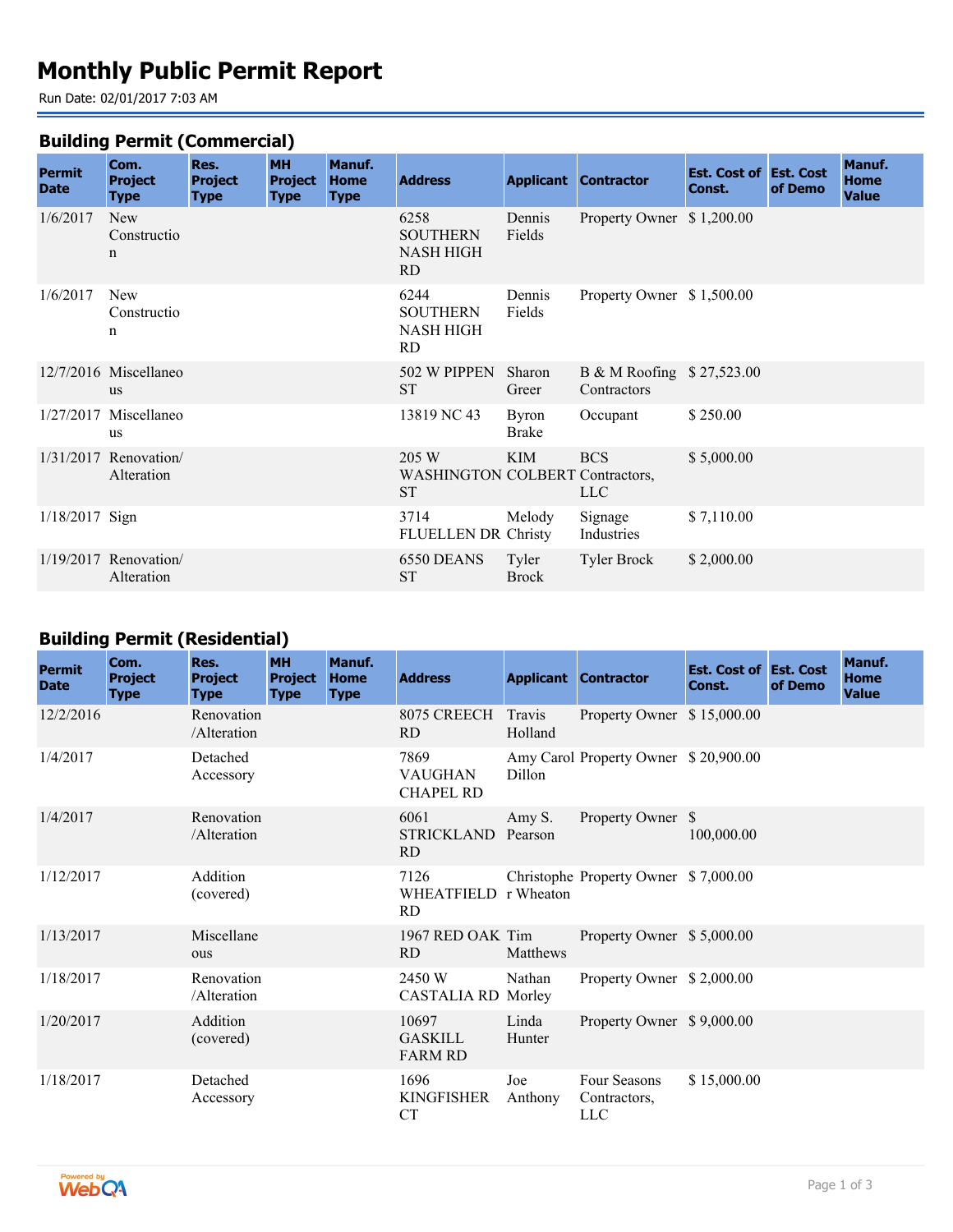## **Building Permit (Residential)**

| <b>Permit</b><br><b>Date</b> | Com.<br><b>Project</b><br><b>Type</b> | Res.<br><b>Project</b><br><b>Type</b> | <b>MH</b><br><b>Project</b><br><b>Type</b> | Manuf.<br><b>Home</b><br><b>Type</b> | <b>Address</b>                                    |                      | <b>Applicant Contractor</b>                            | <b>Est. Cost of Est. Cost</b><br>Const. | of Demo | Manuf.<br><b>Home</b><br><b>Value</b> |
|------------------------------|---------------------------------------|---------------------------------------|--------------------------------------------|--------------------------------------|---------------------------------------------------|----------------------|--------------------------------------------------------|-----------------------------------------|---------|---------------------------------------|
| 1/13/2017                    |                                       | New Single<br>Family                  |                                            |                                      | 8026 BRAY RD Joe                                  | Anthony              | Four Seasons<br>Contractors,<br><b>LLC</b>             | \$<br>175,000.00                        |         |                                       |
| 1/18/2017                    |                                       | New Single<br>Family                  |                                            |                                      | 5677 TOMMY<br><b>RD</b>                           | Joe<br>Anthony       | Four Seasons<br>Contractors,<br><b>LLC</b>             | $\mathbb S$<br>170,000.00               |         |                                       |
| 1/18/2017                    |                                       | New Single<br>Family                  |                                            |                                      | 5839 TOMMY<br><b>RD</b>                           | Joe<br>Anthony       | Four Seasons<br>Contractors,<br><b>LLC</b>             | \$<br>220,000.00                        |         |                                       |
| 1/18/2017                    |                                       | Renovation<br>/Alteration             |                                            |                                      | 3618<br><b>BAYVIEW CT</b>                         | Joe<br>Anthony       | Four Seasons<br>Contractors,<br>$LLC$                  | \$12,000.00                             |         |                                       |
| 1/10/2017                    |                                       | New Single<br>Family                  |                                            |                                      | 1741<br><b>KINGFISHER</b><br><b>CT</b>            | Joe<br>Anthony       | Four Seasons<br>Contractors,<br><b>LLC</b>             | \$<br>250,000.00                        |         |                                       |
| 1/20/2017                    |                                       | New Single<br>Family                  |                                            |                                      | 2665 GREEN<br><b>RD</b>                           | Larry<br>Antill Jr   | Ricky D.<br>Cockrell                                   | \$<br>190,000.00                        |         |                                       |
| 1/17/2017                    |                                       | Miscellane<br>ous                     |                                            |                                      | 691 GADWALL Rick<br><b>CT</b>                     | Cockrell             | Ricky D.<br>Cockrell                                   | \$0.00                                  |         |                                       |
| 1/18/2017                    |                                       | New Single<br>Family                  |                                            |                                      | <b>704 PAR DR</b>                                 | David<br>Williams    | Williams Pointe \$90,000.00<br>Partners                |                                         |         |                                       |
| 1/18/2017                    |                                       | New Single<br>Family                  |                                            |                                      | <b>705 PAR DR</b>                                 | David<br>Williams    | Williams Pointe \$90,000.00<br>Partners                |                                         |         |                                       |
| 11/2/2016                    |                                       | New Single<br>Family                  |                                            |                                      | 117W<br><b>BEULAH RD</b>                          | David<br>Williams    | Williams Pointe \$<br>Partners                         | 100,000.00                              |         |                                       |
| 1/18/2017                    |                                       | Addition<br>(covered)                 |                                            |                                      | 3967 N OLD<br><b>CARRIAGE RD Langely</b>          | Michael              | Michael Terry<br>Langley                               | \$18,000.00                             |         |                                       |
| 1/11/2017                    |                                       | Detached<br>Accessory                 |                                            |                                      | 7248<br><b>SCHOONERS</b><br>RD                    | Edward<br>Cozart     | Cozart<br>Company, Inc.                                | \$50,000.00                             |         |                                       |
| 1/23/2017                    |                                       | Renovation<br>/Alteration             |                                            |                                      | 3523 GREEN<br><b>HILLS RD</b>                     | Jason<br>Reams       | Jason D. Reams \$52,050.00                             |                                         |         |                                       |
| 1/24/2017                    |                                       | Miscellane<br>ous                     |                                            |                                      | 7045 S OLD<br>CARRIAGE RD Waterproo Waterproofing | Regional<br>fing Co. | Regional<br>Company                                    | \$12,598.00                             |         |                                       |
| 1/25/2017                    |                                       | Renovation<br>/Alteration             |                                            |                                      | 405 WARD ST                                       | Deyton<br>Evans      | Evans, Deyton<br>Lee                                   | \$39,930.00                             |         |                                       |
| 1/25/2017                    |                                       | Addition<br>(covered)                 |                                            |                                      | 2866 LOFTIN<br>DR                                 | Ronald<br>Davis      | Ronald Davis                                           | \$2,500.00                              |         |                                       |
| 1/18/2017                    |                                       | Repair                                |                                            |                                      | 4803 TAYLORS Robert L<br><b>GIN RD</b>            | Strickland           | Robert L.<br>Strickland<br>Construction,<br><b>LLC</b> | \$40,085.00                             |         |                                       |
| 1/18/2017                    |                                       | Repair                                |                                            |                                      | 524 INDIAN<br>TRL                                 | Robert<br>Strickland | Robert L.<br>Strickland<br>Construction,<br><b>LLC</b> | \$30,100.00                             |         |                                       |